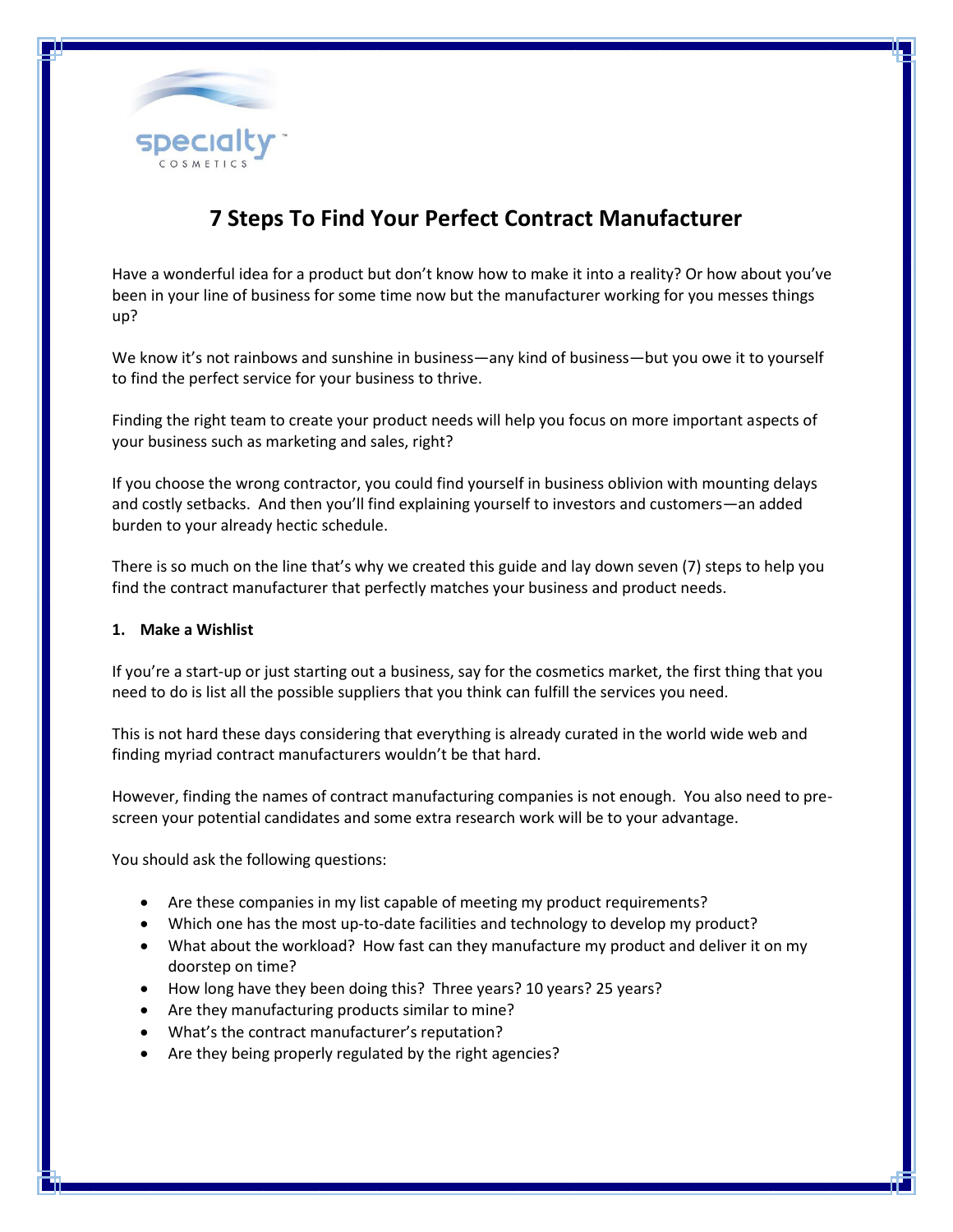

## **2. Make the First Contact**

Picking up the phone or sending an email inquiry to a contract manufacturer is not hard. You have every right to email or call them and

let them know that you're on the hunt for a company that could manufacture your goods for you.

Up front, they'll put their best feet forward and give you a litany of the good things that they can do for you.

However, be prepared to listen and make sure that you zero-in on the list that you have created, specifically focusing on the contract manufacturer's key capabilities or proficiencies. Do this to all your potential vendors and right off the bat you'll be surprised that some of those in your list might not be fit to fulfill your needs.

Also make sure that you have a list of those requirements and marry them to the capabilities of the contract manufacturing companies that you're speaking to.

Ask the companies for their performance attributes. Here are some of the attributes that you should ask them about:

- Total Cost
- Speed
- Company Location
- Intellectual Property Stipulations and Requirements
- Royalties and Licensing Fees
- One-Stop-Shop Capabilities

## **3. Make A Contract Manufacturers Checklist**

Earlier, we said that the first step is to build a wish list of the things you hope a contract manufacturer should have before you engage them.

Now, you need a checklist to record the date you of your first contact with each of the contract manufacturers in your list and what transpired after that. The checklist doesn't need to be all grand and complex. It could be a simple Excel spreadsheet.

The point is, the checklist can provide you with a reference how prompt each company responded to your query or request. How did they respond to your first few questions? How do they deal with confidentiality agreements? And so on…

The checklist will save you an enormous amount of time when filtering out the contract manufacturing companies that stand out from those that don't. That way, you'd know which among the companies in your list are worth pursuing.

#### **4. Filter Your List**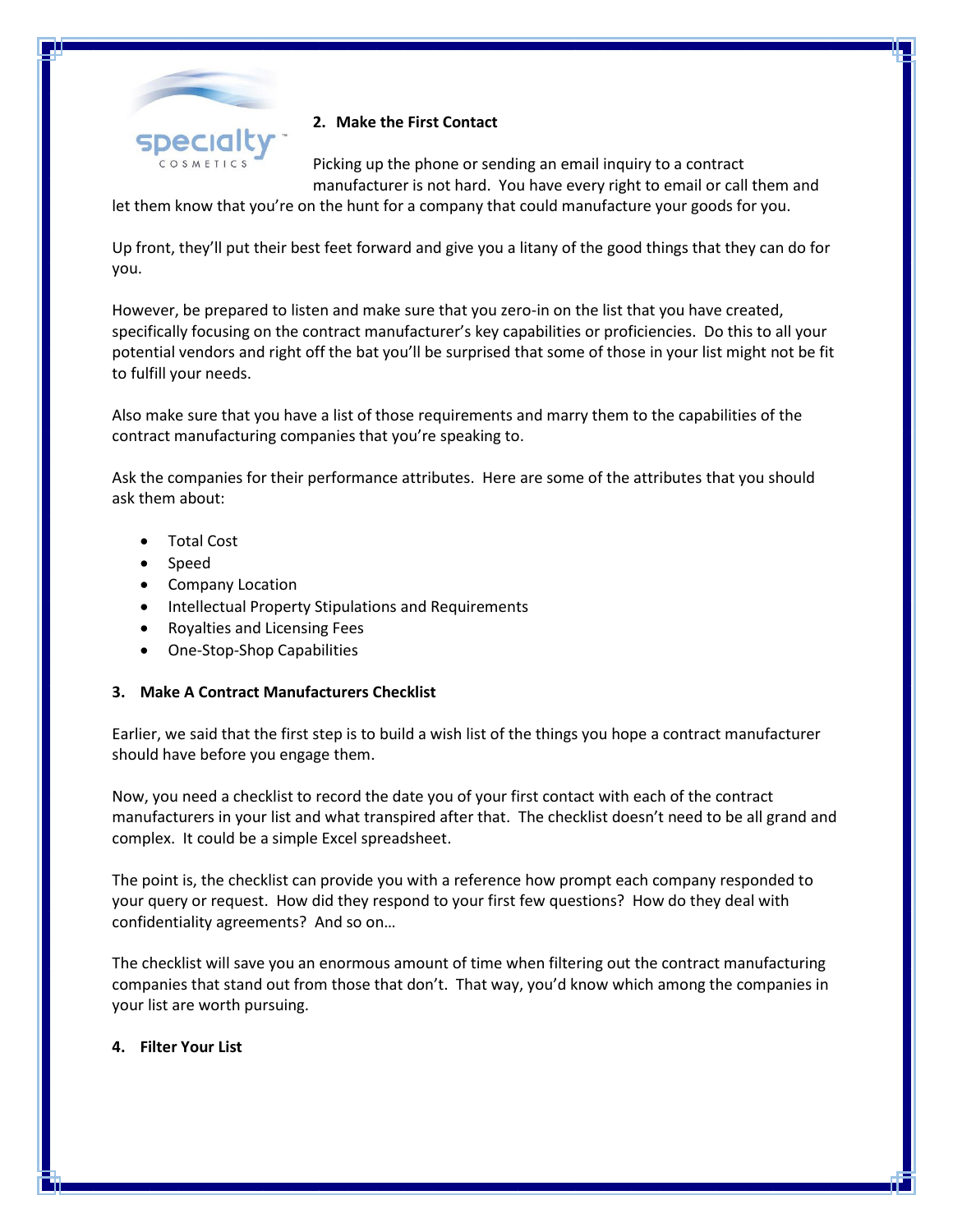

If you work with a team in your company, meet with them and select at least three to five contract manufacturers in your list that you think are more likely to meet your standards and requirements. After the selection process, have someone (or maybe you if it's part of your role in your

company) to call the selected vendors to submit a proposal.

You must understand that writing proposals can also be hard work and reviewing them is three times taxing. Hence, the need to limit your selection process to three or five contract manufacturers.

But requesting for a proposal is good business practice for you while at the same time ensuring that your potential vendors understand that you're taking this thing seriously. You can even provide them a template proposal of your preference so that it will force them to fill in your product and business requirements.

For example, when requesting for a proposal, you can specifically include the requirement that you're looking for a "specialty" vendor with higher levels of expertise and experience. Or you can say, "Our company is looking for a One-Stop-Shop manufacturer that can provide all our product needs…"

## **5. Ask For Proposals**

Although we said above that you can send potential vendors your own Request for Proposal (RFP) template, remember that contract manufacturers have their own RFP formats.

The point is, do whatever it is that you think your company is most comfortable with. However, you must provide each vendor sufficient information so that they can respond to your request with the appropriate proposal.

Just some fair warning, though: Intellectual Property is different from confidential information so you have to be clear about this. It would be a great idea to seek legal counsel and have your lawyer to first review your RFP.

## **6. Review Submitted Proposals & Score Appropriately**

Read through each submission carefully (three or five proposals can already be difficult to read; how much more if you ask 10 companies in your list).

Make sure that each proposal includes all the information you are looking for and have requested. Has any of the proposals conforming and addressing your assumptions?

Also, identify which areas of the proposals are different from one another and consider how you will evaluate them to accommodate those differences.

#### **7. Site Visits**

Once you're confident that you have boiled down the top three potential contract manufacturers in your list—after having gone through their proposals—it's now time to visit shop.